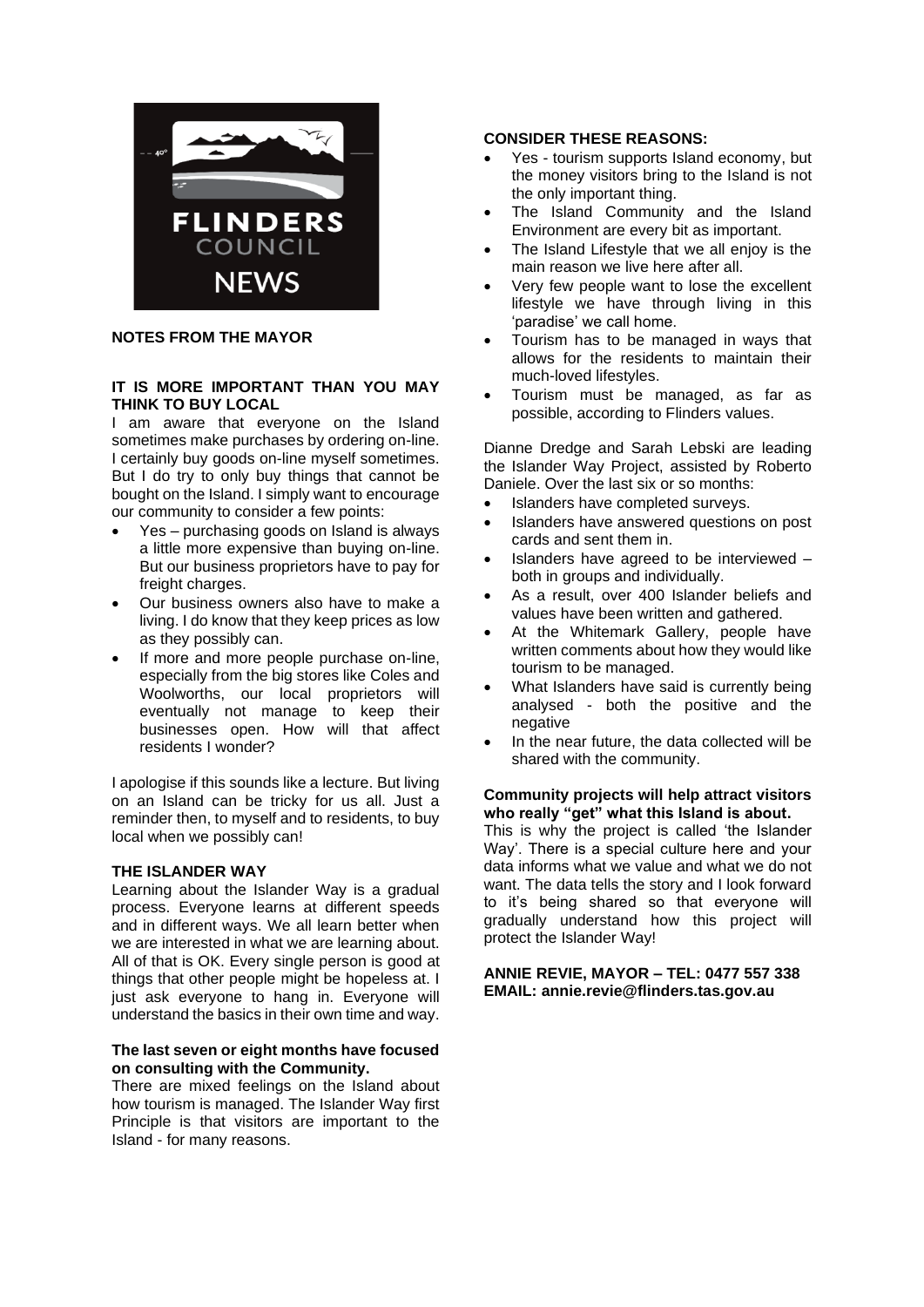### **ISLANDER WAY UPDATE**

The past week has seen the Islander Way project move into an exciting new phase identifying regenerative tourism projects. Roberto Daniele from the Changemakers' Lab joined us to kick off the business incubator program. We will talk more about Roberto's workshops in the next edition of the Island News, and there will be information added to the Islander Way website.

A community workshop on 31 March explored the potential use of a visitor pledge or code of conduct which has been a popular topic raised in consultations. Examples of pledges were discussed along with options about how one might be established for Flinders Island. Participants identified visitor behaviours that they want to encourage or 'design in' along with those behaviours the community would like to discourage or 'design out'. There were thoughtful ideas about who would write the pledge, who it would apply to, and how and where it could be used.

The second community workshop on 31 March focussed on coming to a common understanding of what regenerative tourism could look like for Flinders Island. Through the community postcards, surveys, and interviews, we have gained a comprehensive understanding about what Islanders value, and your vision for the future. Some possible projects, actions and ideas for regenerative tourism based on these values and vision were identified and discussed by participants at the workshop.

A business forum attracted 15 participants, with six businesses represented. Discussions continued around a pledge as an educational and behavioural tool. Some kind of pledge could be part of a broader approach to managing visitor behaviour. Attendees learned that a pledge would only be an effective tool to support regenerative tourism as an important contributor to a diverse economy on the Island if its main focus is to educate visitors about Flinders community values. It was also agreed that it is very important to adopt a collaborative approach to a visitor economy, particularly on such a small island – i.e. enabling the community to understand the visitor products, experiences and services.

This brings us briefly to the business incubator program. The first two workshops were held on 27 and 29 April by Roberto Daniele. Approximately 40 participants shared some really positive and creative ideas as to how a regenerative visitor economy could help address the Island's broader challenges and opportunities, through both business and community-led projects.

This business incubation, or acceleration phase, will continue to run over several months and is another layer in the project. However, it doesn't signal the end of our community engagement, which will be ongoing.

Thanks to everyone who came along to the community workshops, business forum and business incubator workshops. We genuinely appreciate your time and contributions. We know Islanders are very busy so, if you couldn't get along to Roberto's upcoming sessions, and have an idea you would like to discuss, please contact us – we'd really like to hear from you!

Contact details:

Dianne Dredge [contact@islanderway.co](mailto:contact@islanderway.co) 0410 604 921 & Sarah Lebski [Sarah.Lebski@gmail.com](mailto:Sarah.Lebski@gmail.com) 0418 134 114

### **ISLANDER PORTRAIT PRIZE**

The Islander Portrait Prize has been rescheduled for the June long weekend.

**Artists are invited to submit a work of art to the inaugural Islander Portrait Prize. The subject matter should be a person who has a known connection to Flinders Island.**



Entries can be submitted in any medium (painting, drawing, digital photography, sculpture, etc.), but the maximum dimensions cannot exceed 1.5m x 1.5m.

The exhibition will be held at the Lady Barron Hall and submissions due 8th June.